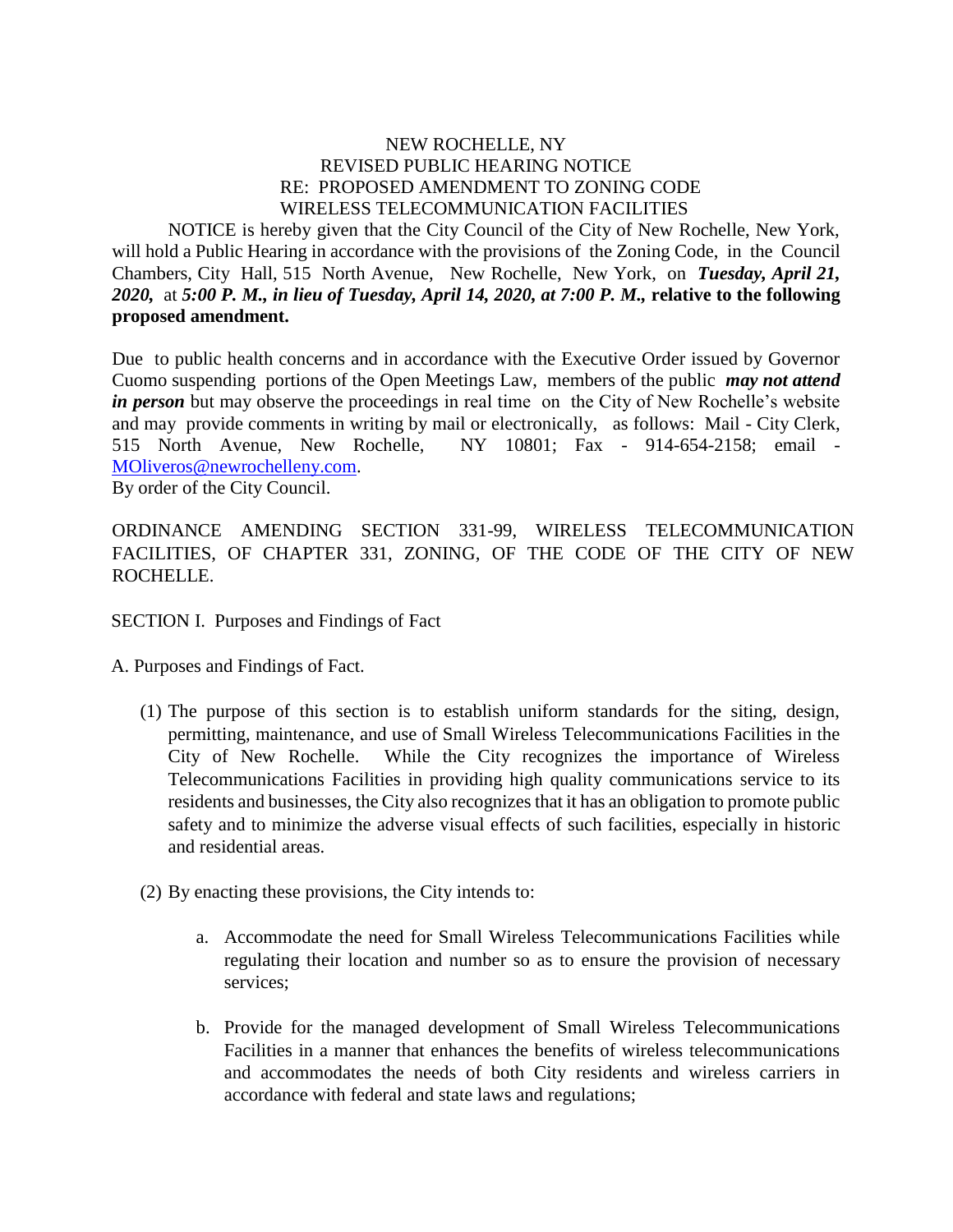- c. Establish procedures for the design, siting, construction, installation, maintenance and removal of Small Wireless Telecommunications Facilities in the City, including facilities both inside and outside the public rights-of-way;
- d. Address new wireless technologies, including but not limited to, distributed antenna systems, data collection units, small cells, and other Wireless Telecommunications Facilities;
- e. Minimize potential adverse visual effects and the number of such facilities through proper design, siting, screening, material, color and finish, and by requiring that competing providers of communications services co-locate their Small Wireless Telecommunications Facilities on existing towers or infrastructure where possible;
- f. Protect and preserve historically significant structures and properties located in the City; and
- g. Promote the health, safety and welfare of the City's residents.

# SECTION II. Amendment of Certain Wireless Telecommunications Facilities Provisions

Section 331-99(B) is hereby amended as follows:

### ANTENNA

[A system of electrical conductors that transmit or receive electromagnetic waves or radio frequency or other wireless signals. Such shall include, but not be limited to, radio, television, cellular, paging, personal telecommunications services (PCS), microwave telecommunications and services not licensed by the FCC, but not expressly exempt from the City's siting, building and permitting authority.] An apparatus designed for the purpose of emitting or receiving radiofrequency (RF) radiation, to be operated or operating from a fixed location pursuant to Federal Communications Commission authorization, for the provision of wireless service and any commingled information services. This definition does not include antennas designed for amateur or household use.

### APPLICANT

Any person [wireless service provider] submitting an application for a special or administrative special permit for wireless telecommunications facilities.

### BASE STATION

The same as defined by the FCC at 47 C.F.R. § 1.6100(b), as it may be amended from time to time. For the purpose of convenience only, this definition is stated as follows: a structure or equipment at a fixed location that enables FCC licensed or authorized wireless communications between user equipment and a communications network. The term does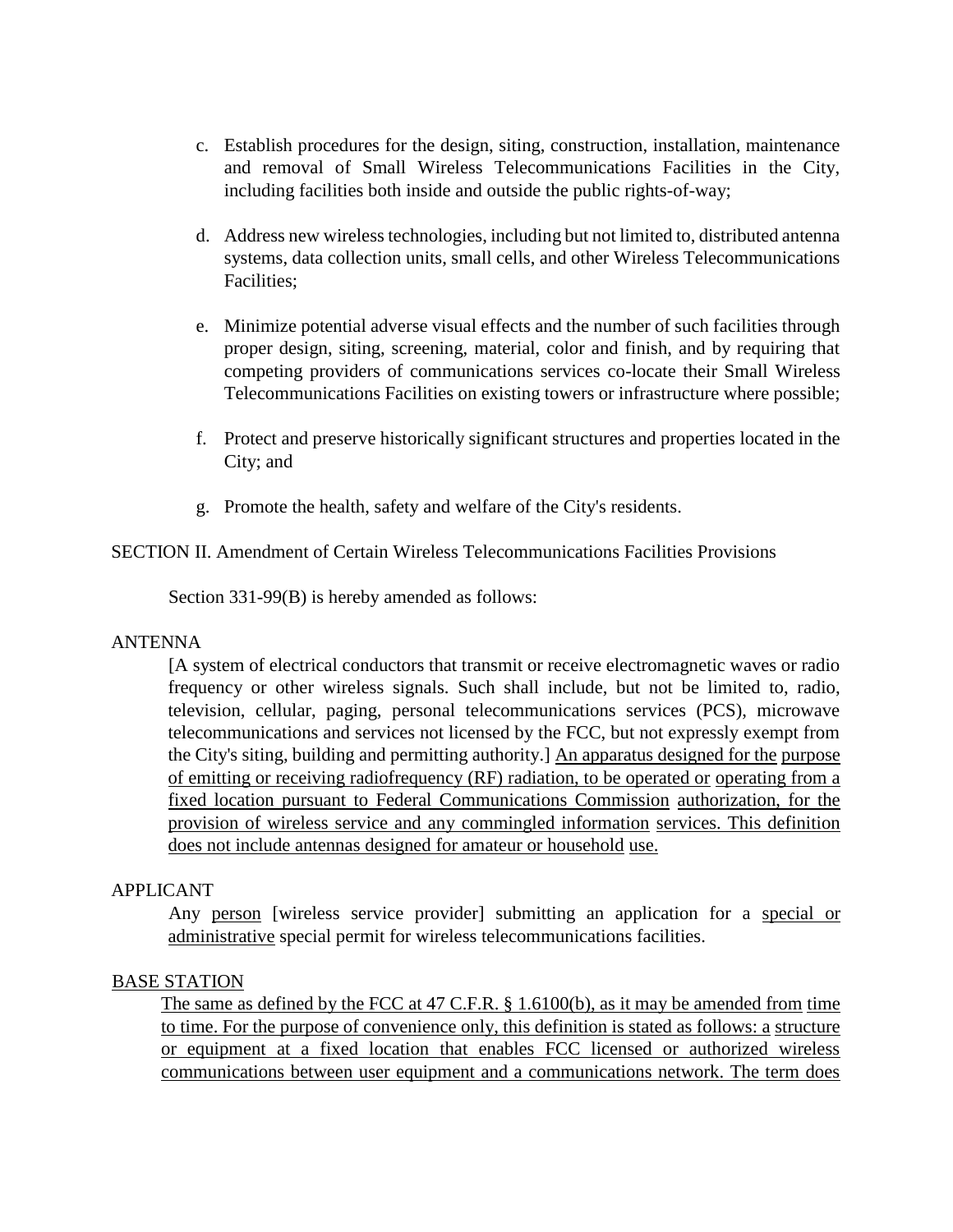not encompass a tower as defined herein or any equipment associated with a tower. Base Station includes, without limitation:

a. Equipment associated with wireless communications services such as private, broadcast, and public safety services, as well as unlicensed wireless services and fixed wireless services such as microwave backhaul.

b. Radio transceivers, antennas, coaxial or fiber optic cable, regular and backup power supplies, and comparable equipment, regardless of technological configuration (including Distributed Antenna Systems ("DAS") and small cell networks).

c. Any structure other than a tower that, at the time the relevant application is filed with the City under this section, supports or houses equipment described in paragraphs (i)(ii) above and has been previously reviewed and approved by the city.

### **COLLOCATION**

[The use of a tower or structure to support antennas for the provision of wireless services without increasing the height of the Tower or structure.] The mounting of one or more wireless telecommunications facilities on a pre-existing structure, or modifying a structure for the purpose of mounting or installing a wireless telecommunications facility on that structure.

#### FRONT FAÇADE AREA

The area of the public right-of-way directly in front of a structure, identified by drawing a perpendicular line from each corner of structure to the public right-of-way.

### [MODIFICATION or MODIFY

The addition, removal or change of any of the physically, visually, and auditorily discernible components or aspects of a wireless facility, such as antennas, cabling, radios, equipment shelters, landscaping, fencing, utility feeds, changing the color or materials of any visually discernible components, vehicular access, parking and/or an upgrade or changeout of equipment for better or more modern equipment. Adding a new wireless carrier or service provider to a telecommunications tower or telecommunications site is a modification. A modification shall not include the replacement of any components of a wireless facility where the replacement is identical to the component being replaced or for any matters that involve the normal repair and maintenance of a wireless facility without adding, removing or changing anything.]

### MODIFICATION; SUBSTANTIALLY CHANGE or SUBSTANTIAL CHANGE

A modification to an existing wireless telecommunications facility substantially changes the physical dimensions of a tower or *base station* if it meets any of the following criteria: (1) for communications towers or base stations outside the public rights-of-way, it increases the height of the facility by more than 10%, or by the height of one additional antenna array with separation from the nearest existing antenna, not to exceed 20 feet,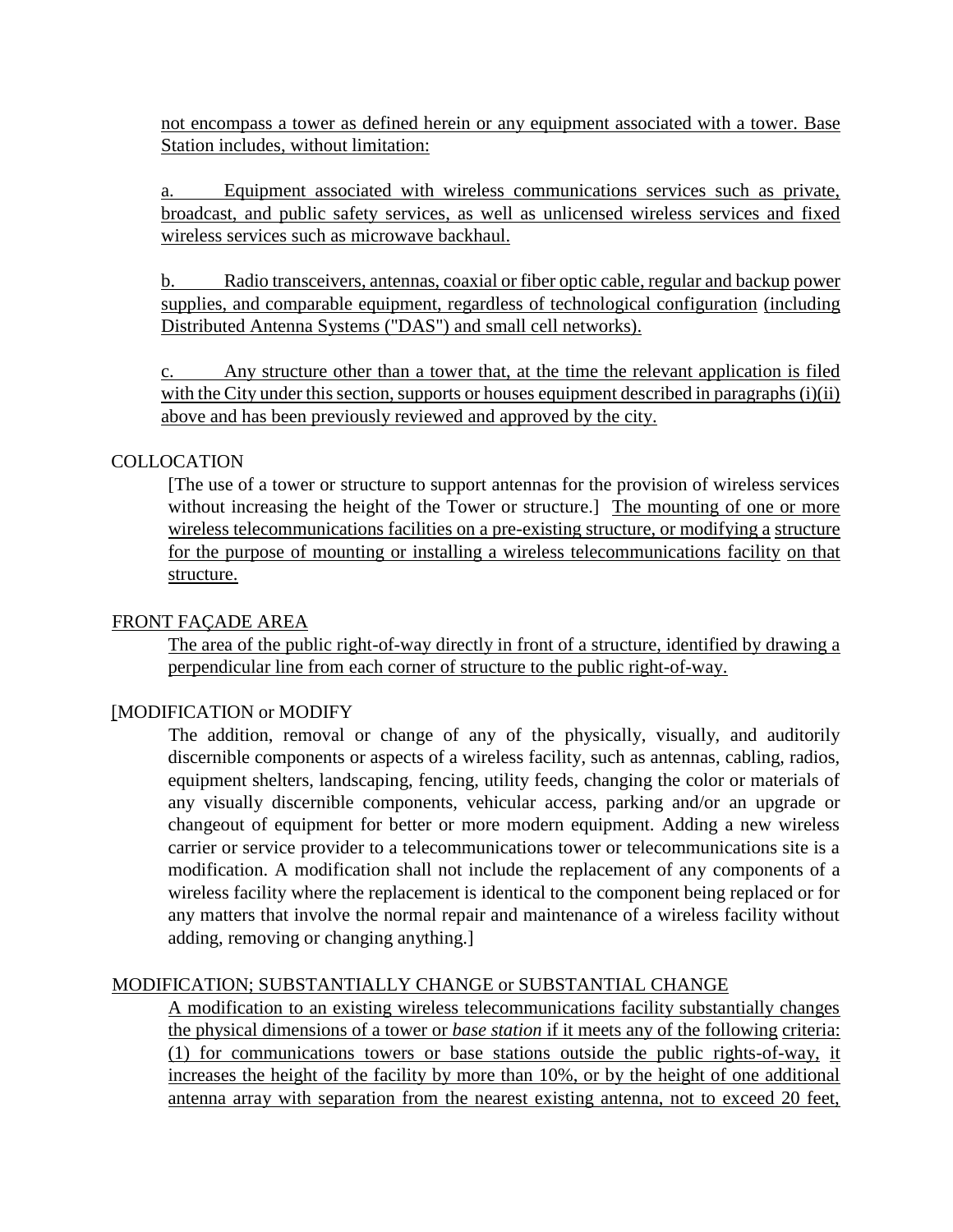whichever is greater; for small wireless telecommunications facilities in the rights-ofway, it increases the height of the facility by more than 10% or 10 feet, whichever is greater; (2) for communications towers or base stations outside the public rights-of-way, it protrudes from the edge of the communication tower or base station by more than 20 feet, or more than the width of the Tower structures at the level of the appurtenance, whichever is greater; for those Small Wireless Facilities in the public rights-of-way, it protrudes from the edge of the structure by more than 6 feet; (3) it involves the installation of more than two (2) new equipment cabinets for the technology involved, not to exceed 4 cabinets; (4) it entails any excavation of deployment outside the current site of the small wireless telecommunications facility, communications tower, or base station; or (5) it does not comply with conditions associated with prior approval of construction or modification of the small wireless telecommunications facility, communications tower, or base station unless the non-compliance is due to an increase in height, increase in width, or addition of cabinets.

# SMALL WIRELESS TELECOMMUNICATIONS FACILITY

A telecommunications facility, installed within the city's right of way, that meets the following criteria:

(1) The structure on which antenna facilities are mounted

(i) is 50 feet or less in height, or

(ii) is no more than 10 percent taller than other adjacent structures, or

(iii) is not extended to a height of more than 50 feet or by more than 10 percent above its preexisting height as a result of the collocation of new antenna facilities; and

(2) Each antenna associated with the deployment (excluding the associated equipment) is no more than 3 cubic feet in volume;

 (3) All other wireless equipment associated with the facility (excluding antennas) are cumulatively no more than 9 cubic feet in volume but may be increased up to 28 cubic feet in volume if the applicant shows that such dimensions are required to provide wireless service and that no less intrusive means of providing such wireless service is technically feasible.

(4) The facilities do not require antenna structure registration under 47 CFR Part 17;

(5) The facilities shall involve no more than one (2) standard equipment cabinets for the technology; and

(6) The facilities do not result in human exposure to radiofrequency radiation in excess of the applicable safety standards specified in 47 CFR 1.1307(b).

SECTION III. Amendment of Certain Wireless Telecommunications Facilities Provisions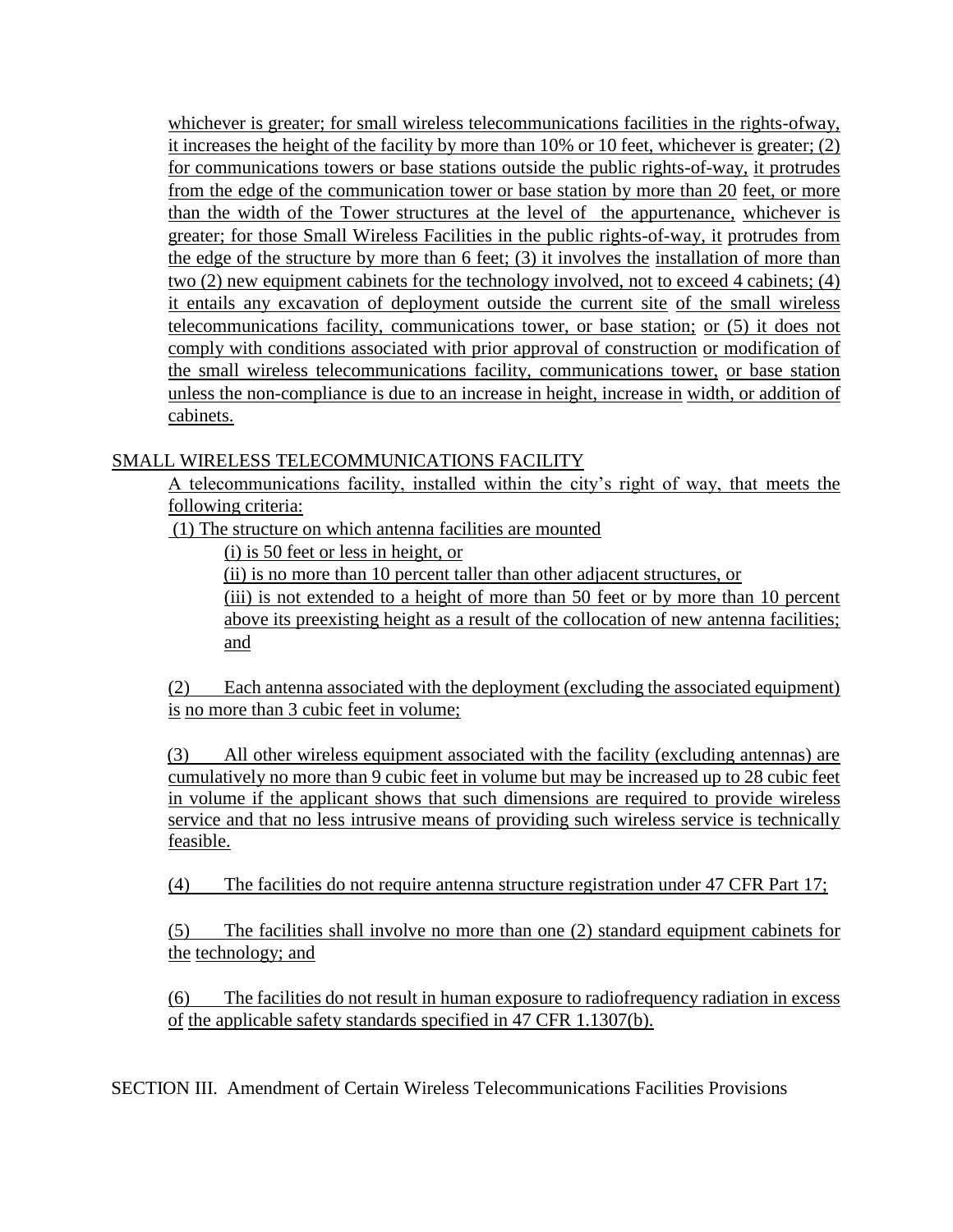Section 331-99(C) of the Code of the City of New Rochelle is hereby amended as follows:

(27) Small Wireless Telecommunications Facilities shall obtain an administrative special permit from the City Commissioner of Development solely in accordance with the requirements of Section 331-99(CC).

## SECTION IV. Amendment of Certain Wireless Telecommunications Facilities Provisions

Section 331-99 of the Code of the City of New Rochelle is hereby amended as follows:

# AA. Small Wireless Telecommunications Facilities. The following regulations shall apply to all Small Wireless Telecommunications Facilities:

- (1) Location of Small Wireless Telecommunications Facilities. Small Wireless Telecommunications Facilities are permitted in all zoning districts and are subject to the requirements of Section 331-99.
	- (a) To the extent technically feasible, no Small Wireless Telecommunications Facility requiring the installation of a new pole shall be located closer than 500 feet horizontally to any property line of any public, private and/or state-chartered preschool, elementary school, or secondary school.
	- (b) To the extent technically feasible, no Small Wireless Telecommunications Facility requiring the installation of a new pole shall be located closer than 500 feet horizontally to any property line of any nursing home.
	- (c) No Small Wireless Telecommunications Facilities shall be located in the Front Façade Area of a residential structure or use but rather, if required, such facilities shall be located at the intersecting point of the front and side property lines. When located within 250 feet of a residential use or structure, the applicant shall notify the owners of property located within such 250 feet of the proposed facility. Such notice shall be sent by certified mail within five (5) days of filing for approval from the City.
	- (d) Where possible, Small Wireless Telecommunications Facilities shall be installed with stealth technology and or installed behind existing traffic or other municipal signage or other such camouflaging methods as defined in "The City of New Rochelle Small Telecommunications Facility Design Manual".
- (2) Franchise Required. Prior to the consideration of any application for an administrative special permit for a Small Wireless Telecommunications Facility, the applicant shall obtain a Telecommunications Franchise from the City Council in accordance with Chapter 292 of the City Code.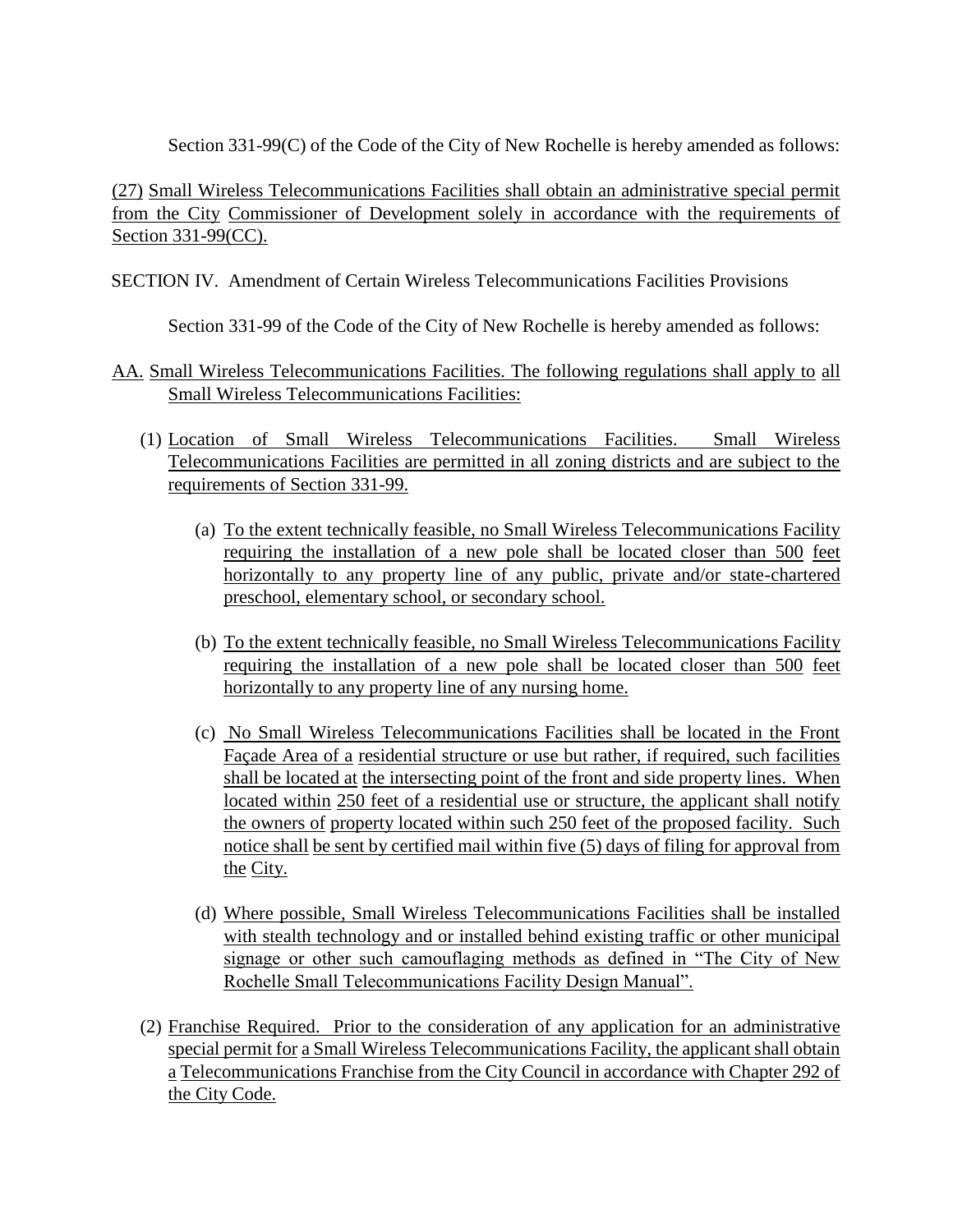- (3) Administrative Special Permit Required. All applicants for a proposed Small Wireless Telecommunications Facility shall be required to obtain an administrative special permit from the City Commissioner of Development, subject to the requirements of this Section 331-99(CC). Prior to filing an application for an administrative special permit, all applicants for a Small Wireless Telecommunications Facilities may request a preapplication meeting with the City Commissioner of Development and Commissioner of Public Works in order to address any concerns the City may have specific to the proposed site. This pre-application meeting may be conducted in person or via teleconference at the discretion of the City.
- (4) All applications for the construction or installation of new Small Wireless Telecommunications Facilities shall contain the information hereinafter set forth. The application shall be signed by an authorized individual on behalf of the applicant. The application shall include the following information:
	- (a) The name, address and phone number of the person preparing the application;
	- (b) The name, address, and phone number of the property owner, operator, and applicant, and to include the legal form of the applicant;
	- (c) The coordinates and closest street address/intersection of the proposed Small Wireless Telecommunications Facility;
	- (d) The Zoning District or designation in which the property is situated or through which the right of way traverses;
	- (e) If the proposed Small Wireless Telecommunications Facility requires the installation of a new pole, a diagram showing the location of the pole and all lot lines, prepared by a licensed land surveyor or engineer;
	- (f) The location of all residential structures within a 250-foot radius and the location of schools and nursing homes within a 500-foot radius;
	- (g) The location, size and height of all structures on the property to the extent the small wireless telecommunication facility is not in a right of way;
	- (h) The location, size and height of all proposed and existing antennas and all appurtenant structures;
	- (i) The type, locations and dimensions of all proposed and existing landscaping, and fencing for a Small Wireless Telecommunications Facility requiring a new utility pole, if applicable;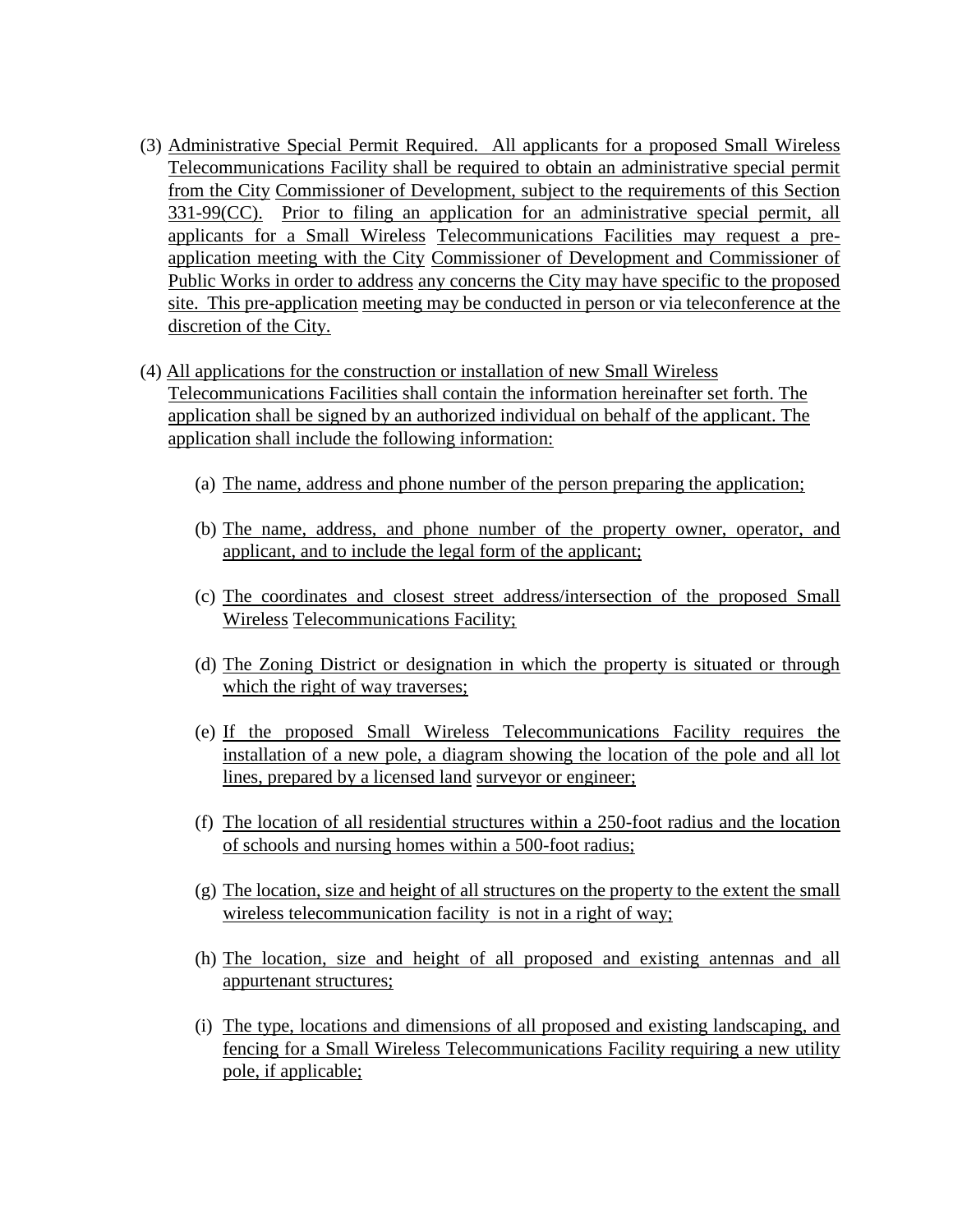- (j) The number, type and design of the Small Wireless Telecommunications Facilities proposed and, if a utility pole is installed, the basis for the calculations of the utility pole's capacity to accommodate multiple users;
- (k) The make, model and manufacturer of any new utility pole and Antenna(s) being installed;
- (l) A description of the utility pole and Antenna(s) and all related fixtures, structures, appurtenances and apparatus, including height above preexisting grade, materials, color and lighting;
- (m)The frequency, modulation and class of service of radio or other transmitting equipment;
- (n) The actual intended transmission and the maximum effective radiated power of the antenna(s);
- (o) Direction of maximum lobes and associated radiation of the antenna(s);
- (p) Certification that the NIER levels at the proposed site are within the threshold levels adopted by the FCC. Information will include but not be limited to requirements under OET-65 or other pertinent information;
- (q) A copy of the FCC license applicable for the intended use of the wireless telecommunications facilities;
- (r) Any other documentation timely and reasonably required by the Commissioner of Development and/or any third-party expert retained by the City to review the application;
- (s) Where a certification is called for, such certification shall bear the signature and seal of a professional engineer licensed in the state or a radio-frequency engineer; and
- (t) Proof that the applicant has notified the property owners of residence within the 250-foot radius.
- (5) Preapplication Meeting. Unless waived by the Commissioner of Development, there shall be a preapplication meeting. The purpose of the preapplication meeting will be to address issues which will help to expedite the review and permitting process and ensure compliance with the applicable federal timeframe for review. A preapplication meeting may also include a site visit if there has not been a prior site visit for the requested site.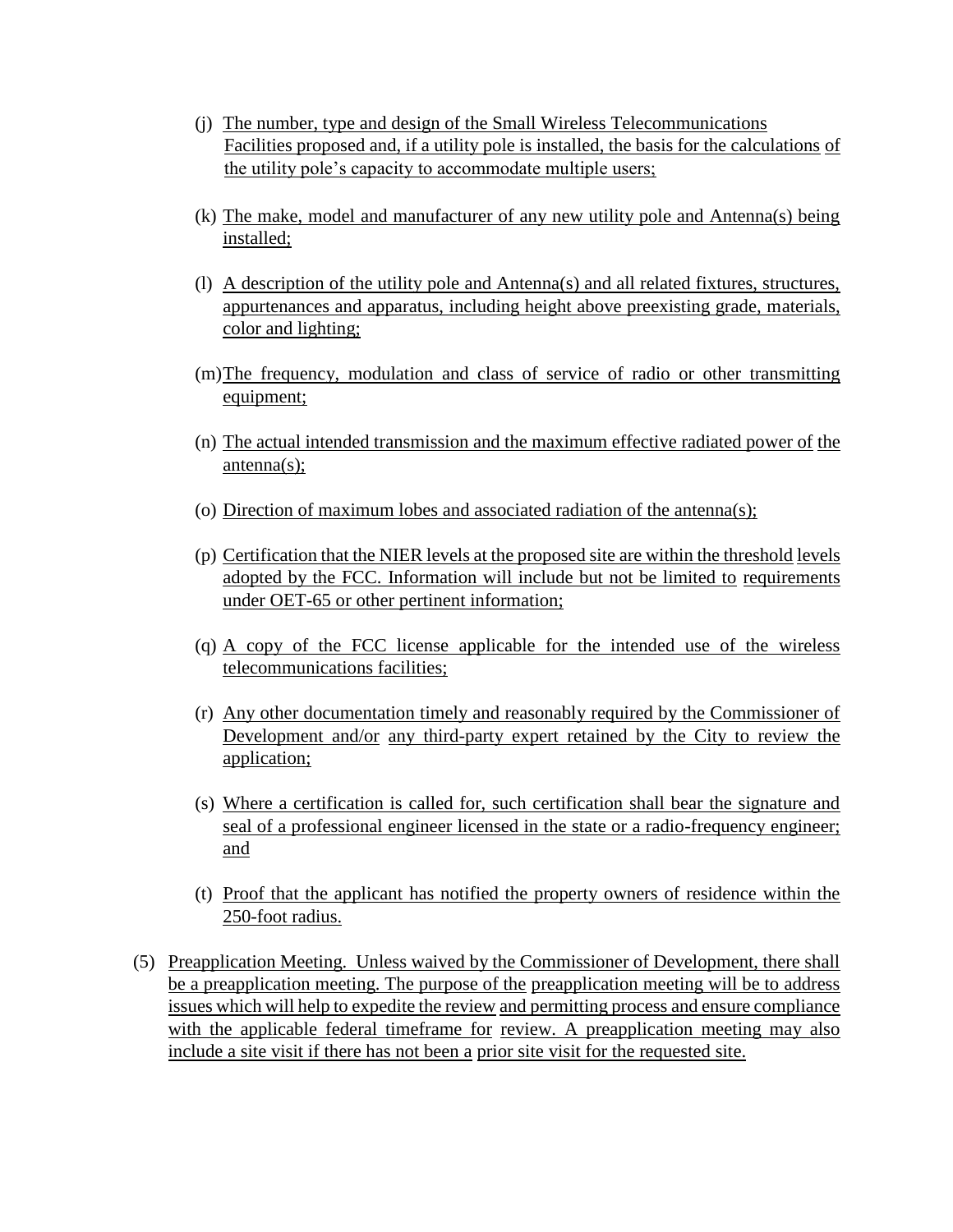- (6) Rejection. Applications not meeting the requirements stated herein or which are otherwise incomplete may be the subject of a notice of incompleteness issued by the City Commissioner of Development.
- (7) General Permitting. A holder of an administrative special permit granted under this section shall obtain, at its own expense, all permits and licenses required by applicable law, rule, regulation or code, and must maintain the same, in full force and effect, for as long as required by the City or other governmental entity or agency having jurisdiction over the applicant.
- (8) Standard of care. Any Small Wireless Telecommunications Facility shall be designed, constructed, operated, maintained, repaired, modified and removed in strict compliance with all current applicable technical, safety and safety-related codes, including but not limited to the most recent editions of the American National Standards Institute (ANSI) Code, National Electrical Safety Code, National Electrical Code, as per the New York State Building Code, current edition. Any Small Wireless Telecommunications Facility shall at all times be kept and maintained in good condition, order and repair by qualified maintenance and construction personnel, so that the same shall not endanger the life of any Person or damage any property in the City.
- (9) Wind and ice. The applicant shall certify that the Small Wireless Telecommunications Facility, foundation and attachments are designed and will be constructed to meet all local, City, state and federal structural requirements for loads, including wind and ice loads.
- (10) NIER Levels. A Small Wireless Telecommunications Facility shall not, by itself or in conjunction with other Wireless Telecommunications Facilities, generate radiofrequency emissions in excess of the standards and regulations of the Federal Communications Commission, including but not limited to, the Federal Communications Commission Office of Engineering Technology Bulletin 65 entitled "Evaluating Compliance with Federal Communications Commission Guidelines for Human Exposure to Radio Frequency Electromagnetic Fields," as amended. The owner of a Small Wireless Telecommunications Facility shall provide certification of the Small Wireless Telecommunications Facility's compliance with the NIER standards and regulations of the Federal Communications Commission by a radio frequency engineer or licensed engineer to the City's Commissioner of Development upon initial construction of the Small Wireless Telecommunications Facility and once every three (3) years thereafter.. If the Small Wireless Telecommunications Facility is modified at any time following issuance of the initial permits by the City, the owners of the Small Wireless Telecommunications Facility shall submit recertification of compliance with the standards and regulations of the Federal Communications Commission to the City Commissioner of Development following such modification.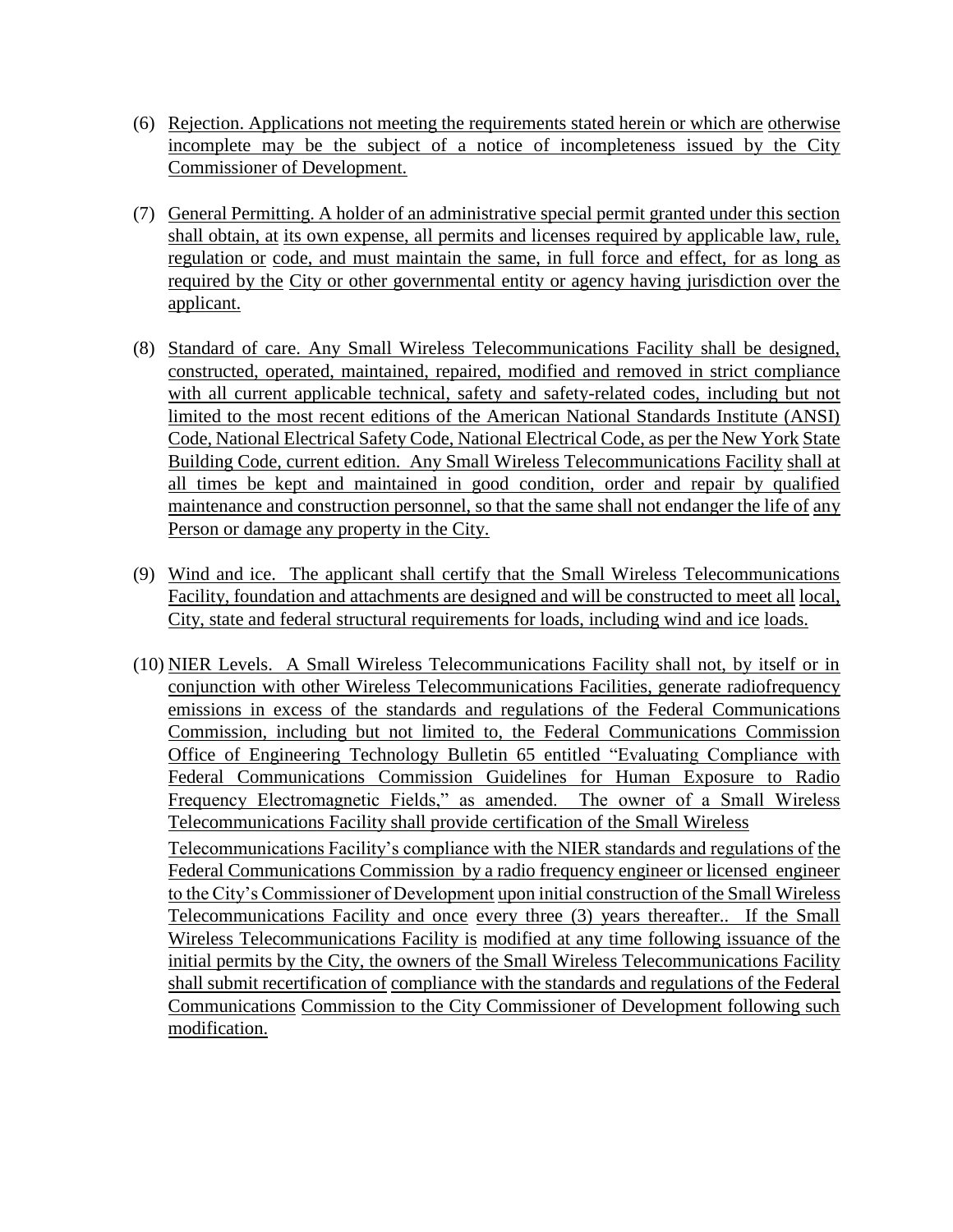- (11) Grounding. The applicant shall certify that the Small Wireless Telecommunications Facility will be effectively grounded and bonded so as to protect persons and property and installed with appropriate surge protectors.
- (12) Supplemental Statements. Any and all representations made by the applicant to the City Commissioner of Development on the record during the application process, whether written or verbal, shall be deemed a part of the application and may be relied upon in good faith by the City Commissioner of Development.
- (13) Time, Place and Manner. The City Commissioner of Development shall determine the time, place and manner of construction, maintenance, repair and/or removal of all Small Wireless Telecommunications Facilities in the Right of Way ("ROW") based on public safety, traffic management, physical burden on the ROW and related considerations in accordance with law and/or the Franchise Agreement.
- (14) Accessory Equipment.
	- (a) Small Wireless Telecommunications Facilities and Accessory Equipment shall be located so as not to cause any physical or visual obstruction to pedestrian or vehicular traffic, create safety hazards to pedestrians and/or motorists, or to otherwise inconvenience public use of the ROW as determined by the City.
	- (b) To the extent utilities are already underground, all utilities at a Small Wireless Telecommunications Facility site shall be installed underground in compliance with all laws, ordinances, rules and regulations of the City, including specifically, but not limited to, the National Electrical Safety Code and the National Electrical Code where appropriate.
	- (c) The owner of a Small Wireless Telecommunications Facility shall repair any damaged Accessory Equipment within ten (10) days of receipt of notice from the City.
- (15) Collocation Efforts. An applicant for a Small Wireless Telecommunications Facility requiring the installation of a new utility pole shall be required to submit a written report demonstrating the Applicant's meaningful efforts to secure shared use of existing utility poles and other structures on which collocation is feasible. Copies of written requests and responses for shared use shall be provided to the Commissioner of Development in the application, along with any letters of rejection stating the reason for rejection.
- (16) Graffiti. Any graffiti on the Small Wireless Telecommunications Facility or on any Accessory Equipment shall be removed at the sole expense of the owner within thirty (30) days of notification by the City.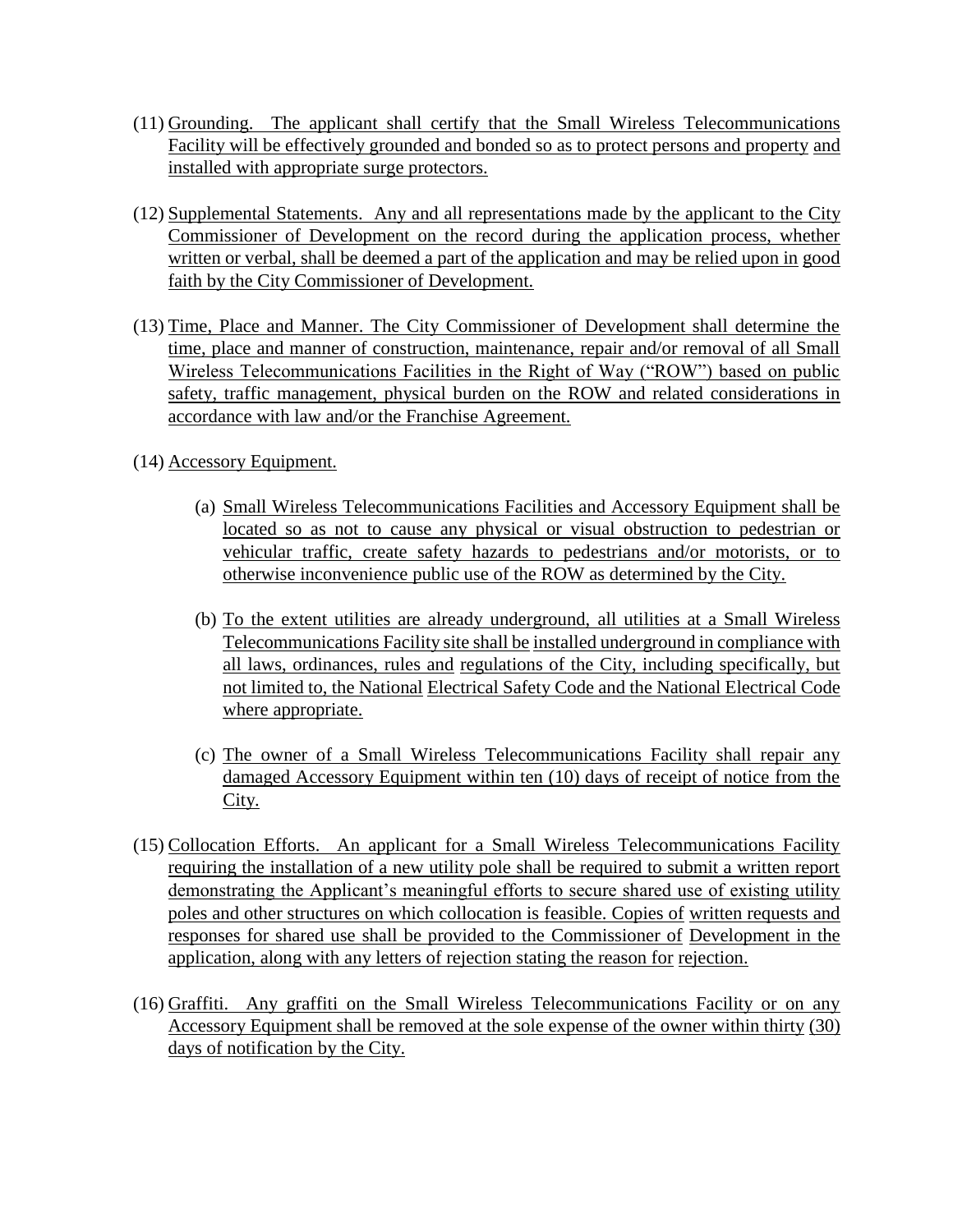- (17) Modification. To the extent required by federal and state law, the holder of an administrative special permit shall notify the City of any intended initial modification of a Small Wireless Telecommunications Facility and the holder shall apply to the City to substantially modify, relocate or rebuild a Small Wireless Telecommunications Facility. Substantial modification as defined herein shall require an amended administrative special permit.
- (18) Design regulations. All Small Wireless Telecommunications Facilities shall be designed to meet the requirements of the City "Small Wireless Telecommunications Facility Design Manual," a copy of which is kept on file at the City Bureau of Buildings. All Small Wireless Telecommunications Facilities shall be maintained in compliance with such requirements for the duration of their operation.
- (19) Timing of Approval.
	- (a) Within sixty (60) days of receipt of a complete application for Collocation of a Small Wireless Telecommunications Facility on a preexisting utility pole, the City Commissioner of Development shall make a final decision on whether to approve the application and shall notify the Applicant in writing of such decision.
	- (b) Within ninety (90) days of receipt of an application for a Small Wireless Telecommunications Facility requiring the installation of a new utility pole, the City Commissioner of Development shall make a final decision on whether to approve the application and shall notify the Applicant in writing of such decision.
	- (c) Within ten (10) calendar days of the date that an application for a Small Wireless Telecommunications Facility is filed with the City Commissioner of Development, the Commissioner of Development shall notify the Applicant in writing of any information that may be required to complete such application.
- (20) Relocation or Removal of Facilities. Within ninety (90) days following written notice from the City, or such longer period as the City determines is reasonably necessary or such shorter period in the case of an emergency, an owner of a Small Wireless Telecommunications Facility in the ROW shall, at its own expense, temporarily or permanently remove, relocate, change or alter the position of any Small Wireless Telecommunications Facility when the City, consistent with its police powers, shall determine that such removal, relocation, change or alteration is reasonably necessary under the following circumstances:
	- (a) The construction, repair, maintenance or installation of any City or other public improvement in the right-of-way;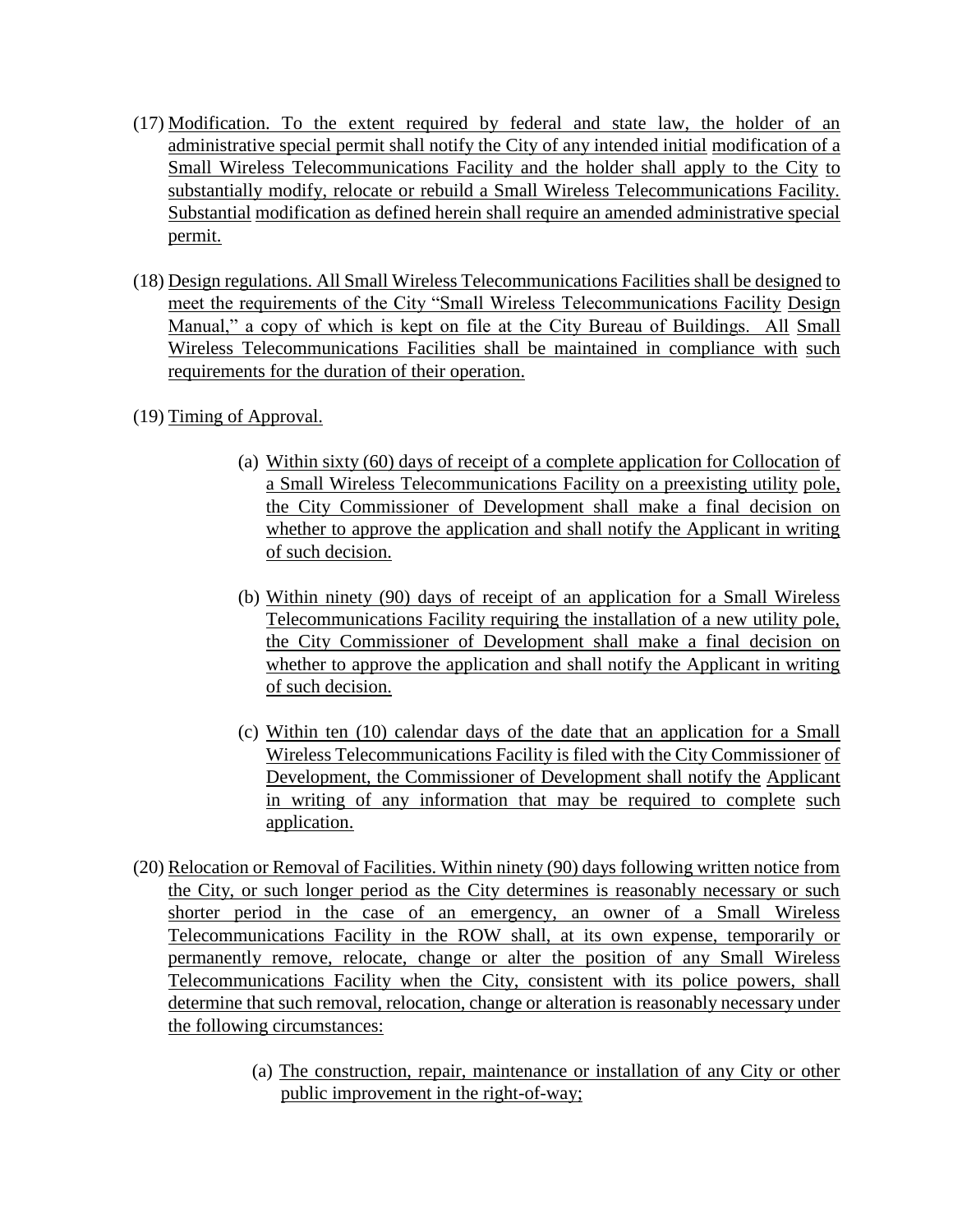- (b) The operations of the City or other governmental entity in the Right-of-Way;
	- (c) Vacation of a street or road or the release of a utility easement; or
	- (d) An emergency as determined by the City
- (22) Removal. In the event that use of a Small Wireless Telecommunications Facility is to be discontinued, the owner shall provide written notice to the City of its intent to discontinue use and the date when the use shall be discontinued. Unused or abandoned Wireless Telecommunications Facilities, or portions of Wireless Telecommunications Facilities, shall be removed as follows:
	- (a) All abandoned or unused Wireless Telecommunications Facilities and Accessory Equipment shall be removed within sixty (60) days of the cessation of operations at the site unless a time extension is approved by the City.
	- (b) If the Wireless Telecommunications Facility or Accessory Equipment is not removed within sixty (60) days of the cessation of operations at a site, or within any longer period approved by the City, the Wireless Telecommunications Facility and/or associated facilities and equipment may be removed by the City and the cost of removal assessed against the owner of the Wireless Telecommunications Facility.
- (23) Reimbursement for Right of Way Use. In addition to permit fees as described in this section, every Small Wireless Telecommunications Facility in the Right of Way is subject to the City's right to require a franchise agreement which provides for an annual fee for use and occupancy of the Right of Way. Such compensation for Right of Way use shall be directly related to the City's actual Right of Way management costs including, but not limited to, the costs of the administration and performance of all reviewing, inspecting, permitting, supervising and other Right of Way management activities by the City. The owner of each Small Wireless Telecommunications Facility shall pay an annual fee to the City to compensate the City for the City's costs incurred in connection with the activities described above as set forth in the franchise agreement.

### SECTION V. Miscellaneous

- A. Police powers*.* The City, by granting any permit or taking any other action pursuant to this chapter, does not waive, reduce, lessen or impair the lawful police powers vested in the City under applicable federal, state and local laws and regulations.
- B. Severability*.* If any section, subsection, sentence, clause, phrase or word of this Ordinance is for any reason held illegal or invalid by any court of competent jurisdiction, such